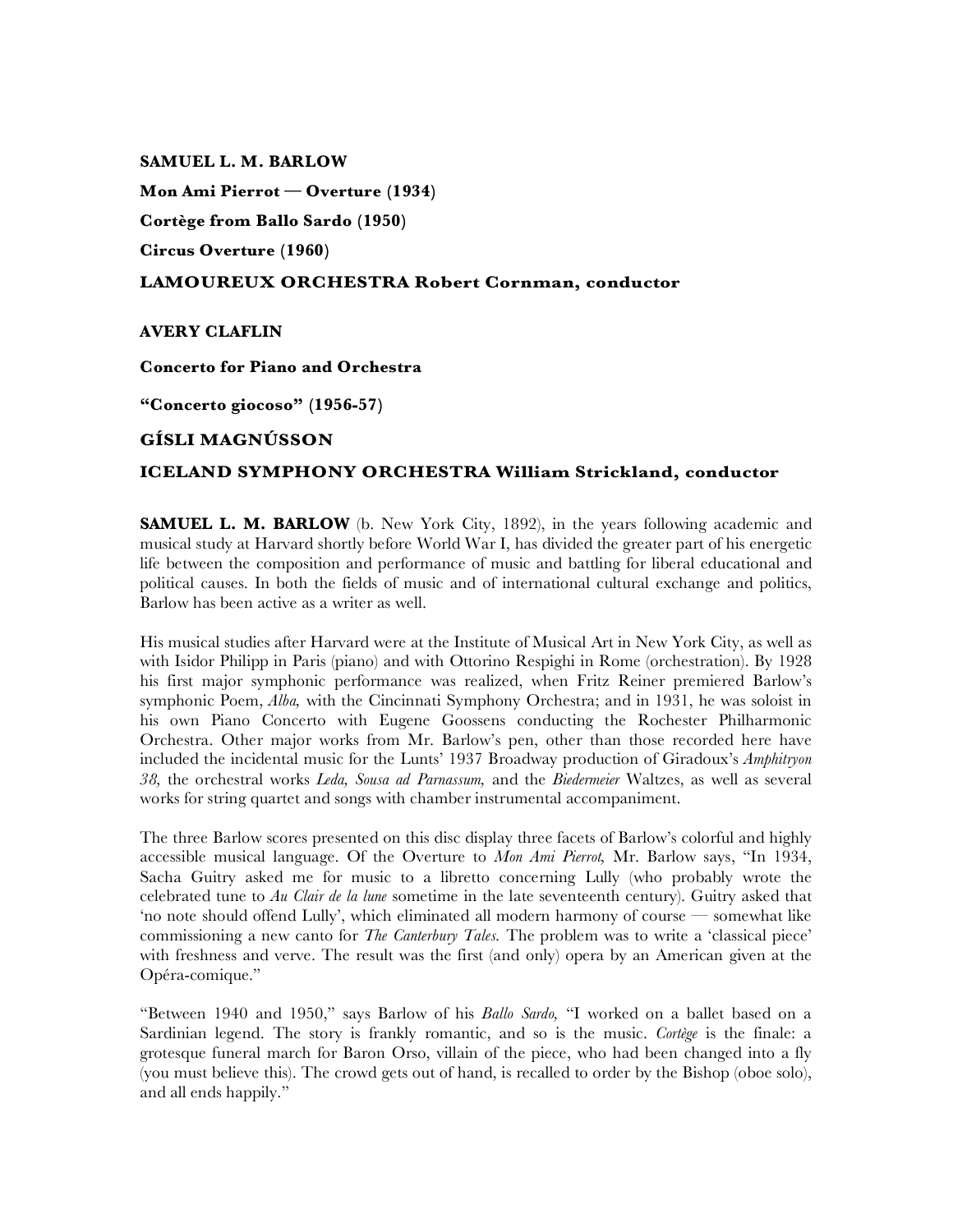The *Circus* Overture (1960), Mr. Barlow describes as "a festival overture, where if you must, you can picture sad clowns, the lovely tight-rope lady, the parade, perhaps the elephants. But the three or four musical themes are tightly woven into the general texture. If the Overture to *Mon Ami Pierrot* may be called classical and *Cortège* romantic, *Circus* is as modern as this composer is likely to go."

**AVERY CLAFLIN** (b. Keene, N. H., 1898) shares with Samuel L. M. Barlow a love for the finest in French culture and a deep concern for the well-being of musical culture in America, Mr. Claflin's activities in the latter sphere have taken the form of indefatigable work and good counsel for a variety of organizations devoted to the cause of the contemporary composer, among them the American Composers Alliance and the Contemporary Music Society.

In company with such men as Charles Ives and John Alden Carpenter, Mr. Claflin has divided his time between business and musical composition. His studies at Harvard, which included concentration on compositional technique under the tutelage of Dr. Archibald T. Davison, were interrupted by World War I; for he went to France to serve as an ambulance driver. War wounds at Verdun spelled the end of ambitions to become a concert pianist. So after finishing his Harvard studies, he went to work in New York as a messenger for the French American Banking Corporation, of which he was President at the time of his retirement in 1954.

During the course of an interview for *The New Yorker* magazine that followed hard upon the success of his 1955 income tax madrigal *Lament for April 15* (CRI 102), Claflin paraphrased a famous remark of Ives in saying, "I think my banking career has helped me as a musician and vice-versa. . . . A banker's orderliness helps in composing, and my composer's imagination may have given me a bit of a jump on other bankers."

Beginning with his 1921 opera on Poe's *The Fall of the House of Usher,* Mr. Claflin has composed a wide variety of music in an equally wide variety of moods and media. If *La Grande Bretèche* after Balzac's famous story (recorded on CRI 108) represents Claflin's serious side, then his gay side is amply represented on CRI discs by pieces like *Teen Scenes* (CRI 119), *Fishhouse Punch* (CRI 107) and the already mentioned *Lament for April 15.* Mr. Claffin's catalog also includes a *Moby Dick* Suite, a pair of symphonies, the opera *Hester Prynne* after Hawthorne, and a number of chamber works. At this writing, he is hard at work on an operatic version of *Uncle Tom's Cabin.*

The Piano Concerto was written by Mr. Claflin at his upstate New York summer home during 1956-57. The *Andantino* slow movement is dated October 30, 1956, the *Allegro con brio* first movement is noted as finished on May 31, 1957, while the finale *(Largo: allegro)* is dated July 8, 1957, with revision completed on August 19, 1961. Taken in the frame of reference provided by composer's immediately communicative musical language, the Concerto as a whole offers a wellproportioned sampling of both his gay and serious expression.

Apropos his own inclination to write readily communicative music while being involved in the promotion of much contemporary composition of a far different stripe, Mr. Claflin observes, "It can be said that a nation's arts are a reflection of its society. But an outsider, listening to a program of our contemporary music, could easily jump to the conclusion that we were a brooding, critical, tragic, rebellious race with a high I.Q. Despite our fair share of ulcers and neuroses, those adjectives do not really characterize us aptly or fairly. We are also friendly, cheerful, fun loving — if sometimes superficial in many areas.